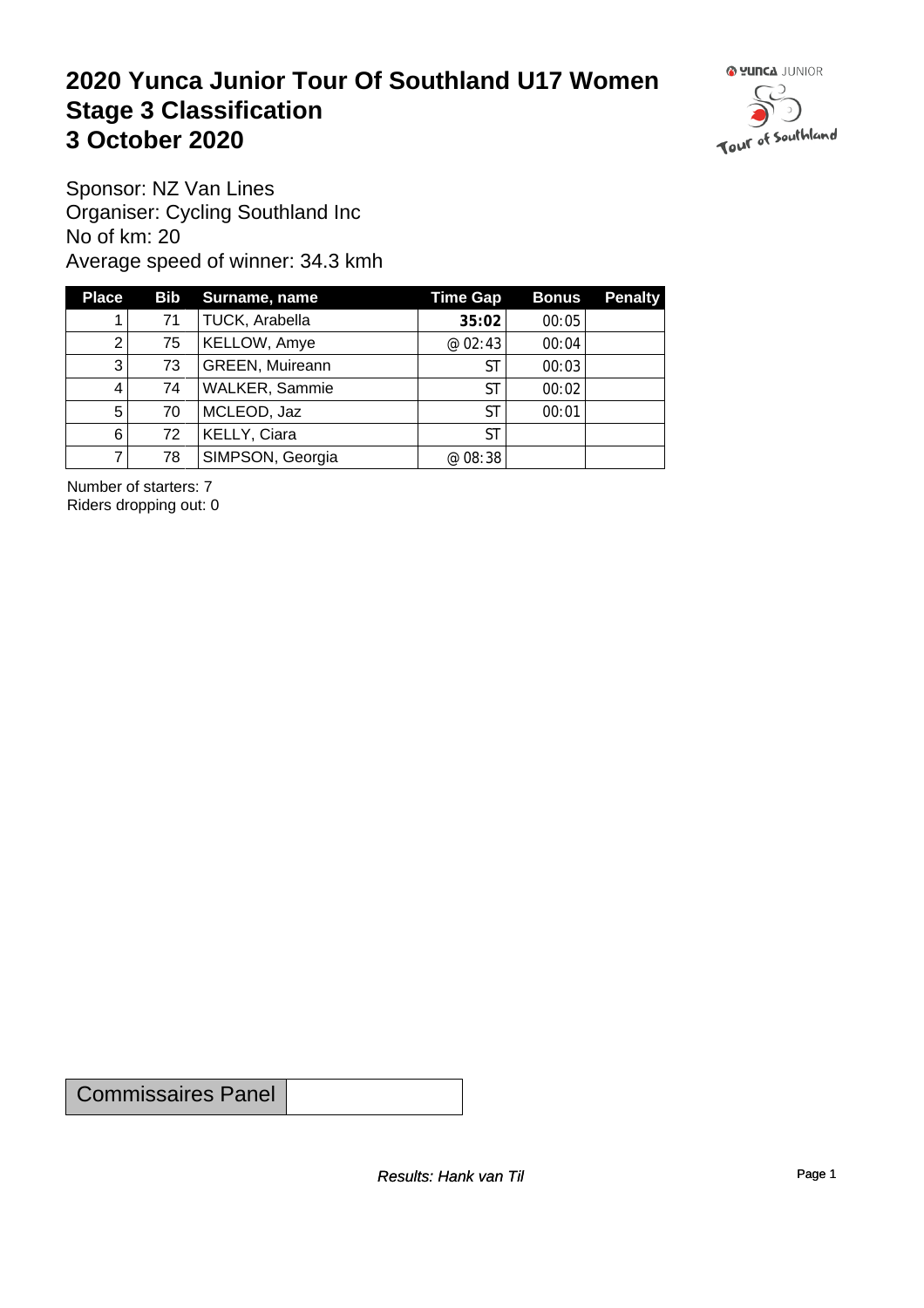#### **2020 Yunca Junior Tour Of Southland U17 Women General Classification (Stage 3)**<br> **3 October 2020 3 October 2020**



Organiser: Cycling Southland Inc

| <b>Place</b> | Bib | Surname, name          | <b>Time Gap</b> |
|--------------|-----|------------------------|-----------------|
|              | 71  | TUCK, Arabella         | 3:23:05         |
| 2            | 75  | KELLOW, Amye           | @ 17:03         |
| 3            | 70  | MCLEOD, Jaz            | @ 22:40         |
| 4            | 74  | <b>WALKER, Sammie</b>  | @ 25:15         |
| 5            | 78  | SIMPSON, Georgia       | @ 30:29         |
| 6            | 73  | <b>GREEN, Muireann</b> | @39:19          |
|              | 72  | KELLY, Ciara           | @ 42:01         |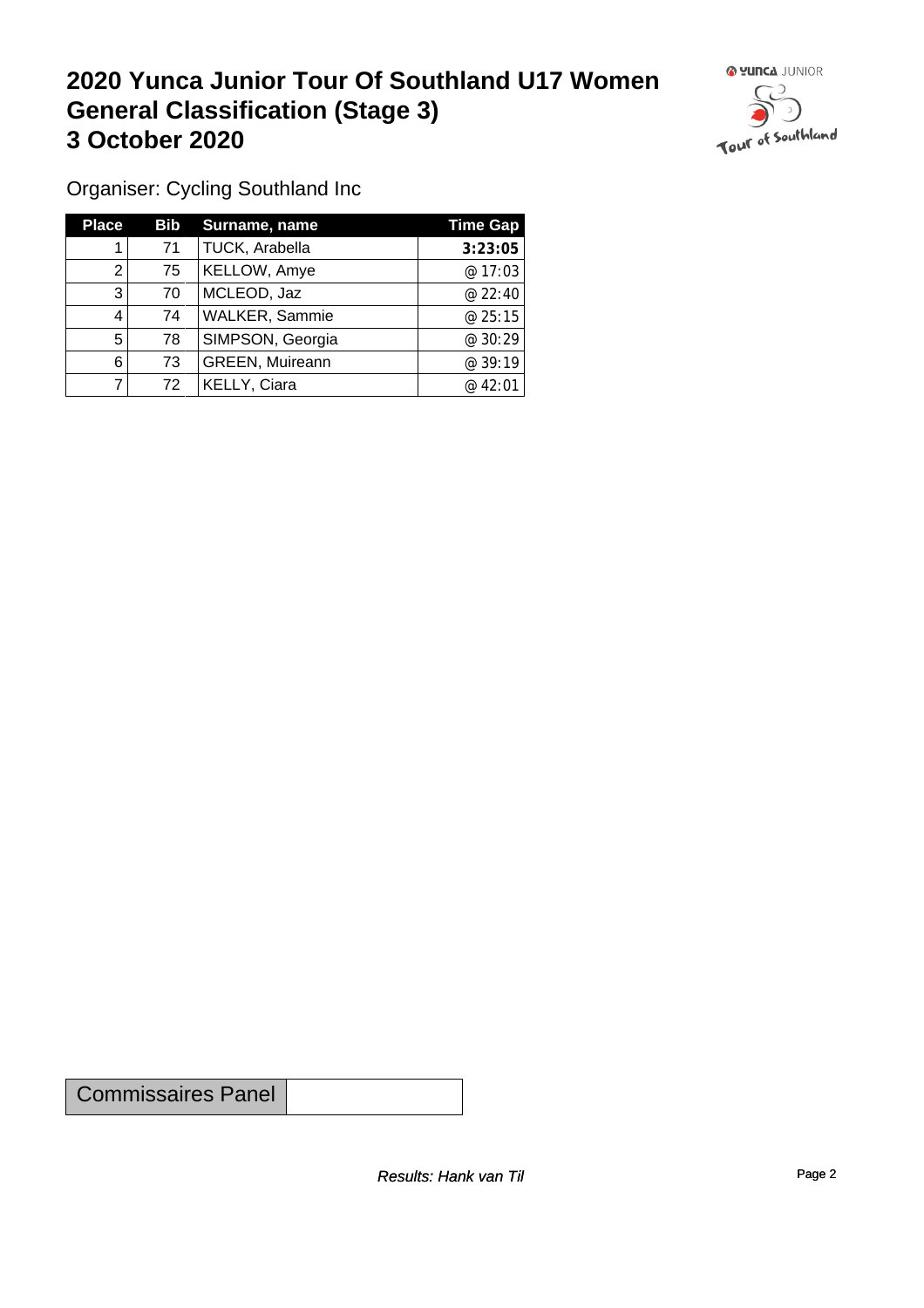## **2020 Yunca Junior Tour Of Southland U17 Women Sprint Classification (Stage 3) 3 October 2020**



Organiser: Cycling Southland Inc

| <b>Place</b> |    | Bib Surname, name      | <b>Points</b> |
|--------------|----|------------------------|---------------|
|              | 71 | <b>TUCK, Arabella</b>  |               |
|              | 72 | <b>KELLY, Ciara</b>    |               |
| 3            | 73 | <b>GREEN, Muireann</b> |               |
|              | 75 | <b>KELLOW, Amye</b>    |               |
| 5            | 78 | SIMPSON, Georgia       |               |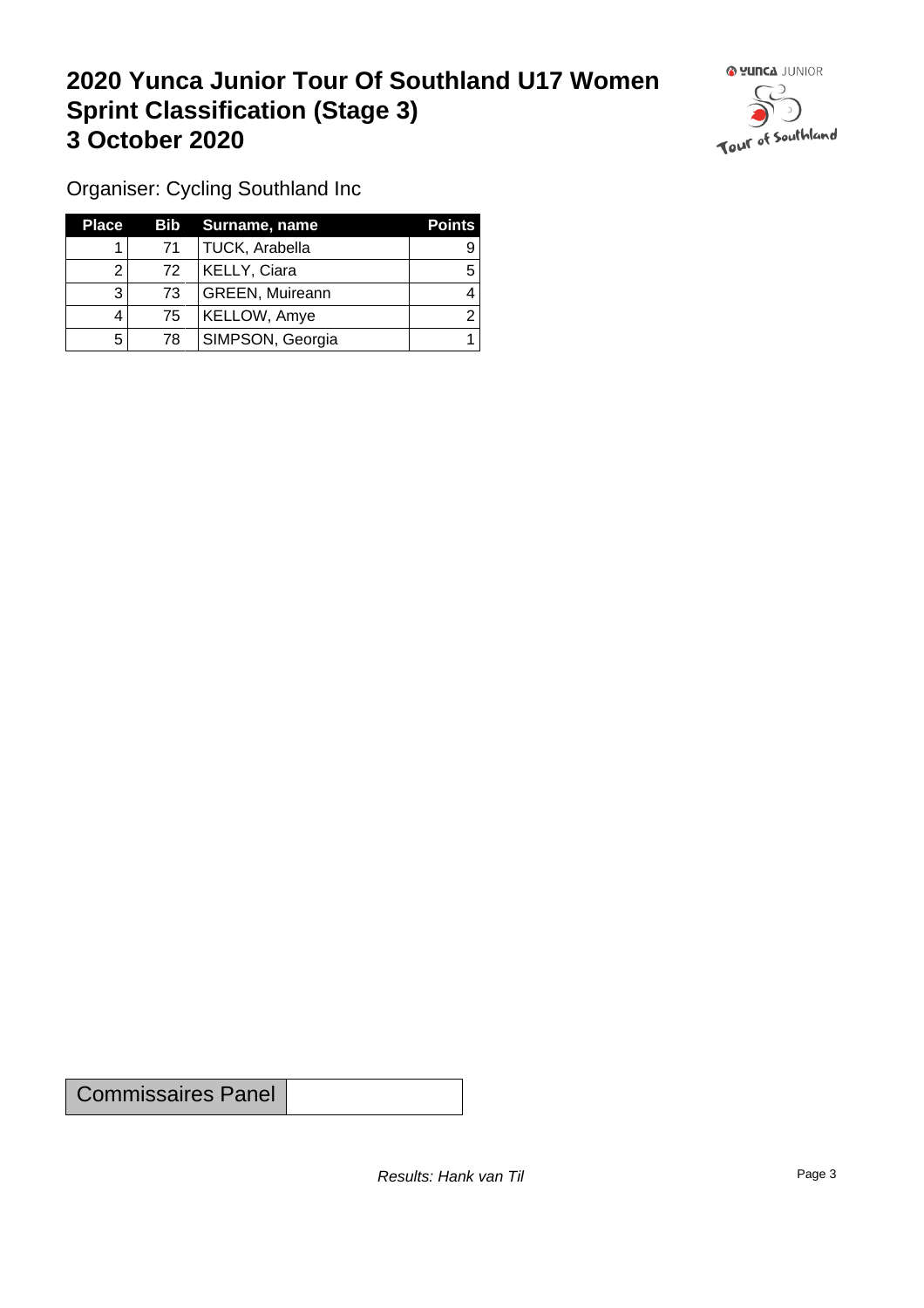## **2020 Yunca Junior Tour Of Southland U17 Women KOM Classification (Stage 3) 3 October 2020 1999 1999 1999 1999 1999 1999 1999 1999 1999 1999 1999 1999 1999 1999 1999 1999 1999 1999 1999 1999 1999 1999 1999 1999 1999 1999 1999 1999 1999 1**



Organiser: Cycling Southland Inc

|                 | Place Bib Surname, name | <b>Points</b> |
|-----------------|-------------------------|---------------|
| 71 <sup>1</sup> | TUCK, Arabella          |               |
| 75              | KELLOW, Amye            |               |
| 70              | MCLEOD, Jaz             |               |
| 78              | SIMPSON, Georgia        |               |